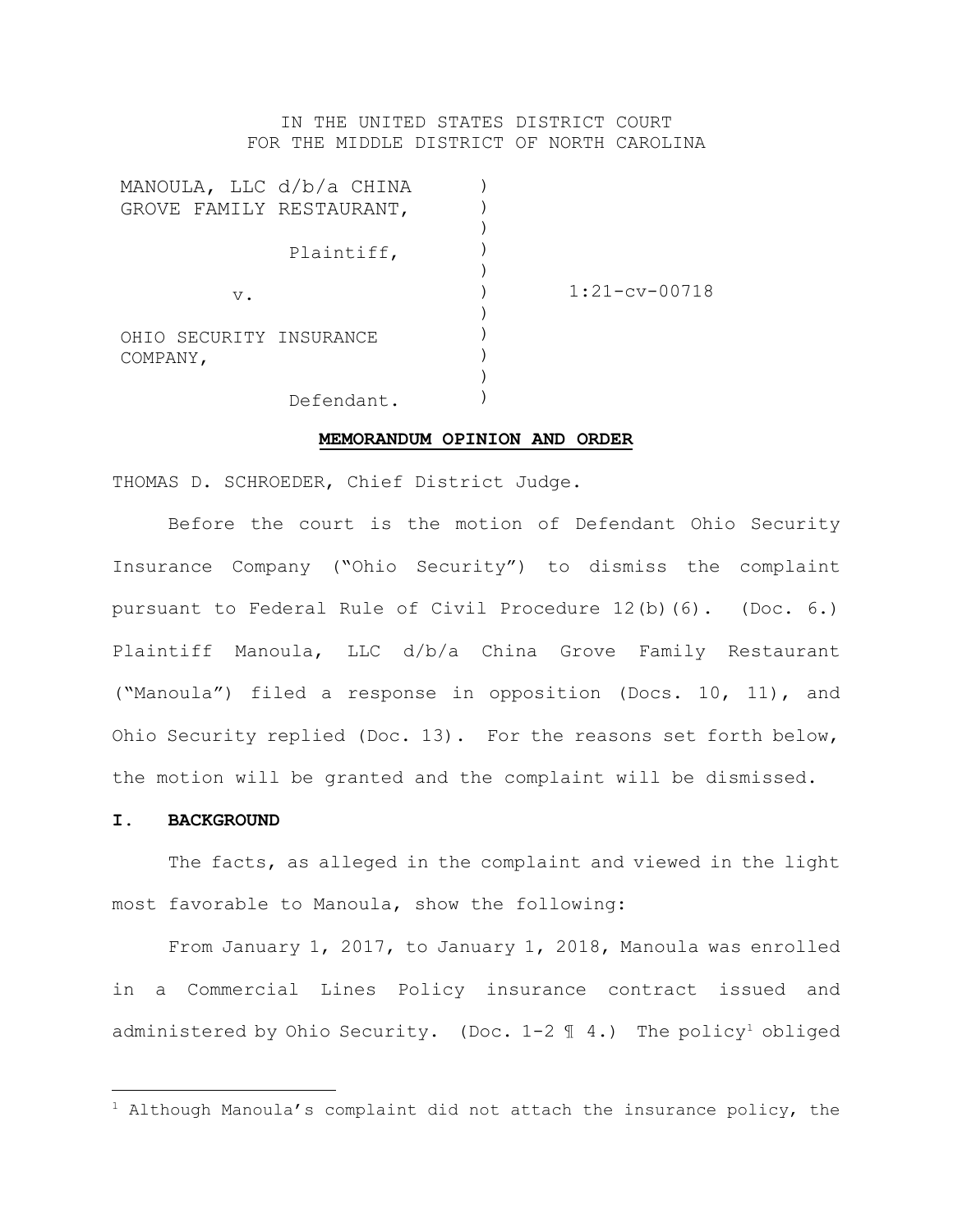Ohio Security to "pay for direct physical loss of or damage to Covered Property at the premises . . . caused by or resulting from any Covered Cause of Loss." (Doc. 1-3 at 146.) "Covered Property" was defined as including "personal property" and "the building or structure described in the Declarations, including: . . . Fixtures, including outdoor fixtures." (Id.) Under its "Business Income (and Extra Expense) Coverage Form," the policy would "pay for the actual loss of Business Income you sustain due to the necessary 'suspension' of your 'operations' during the 'period of restoration.'" (Id. at 45.) The policy also covered "necessary expenses you incur during the 'period of restoration' that you would not have incurred if there had been no direct physical loss or damage to property caused by or resulting from a Covered Cause of Loss," including "Extra Expense[s]" to "[m]inimize the 'suspension' of business if you cannot continue 'operations'" and "repair or replace property." (Id. at 45-46.) Finally, the policy prescribed that legal action must be "brought within three years after the date on which the direct physical loss or damage occurred." (Id. at 165.)

On August 24, 2017, China Grove Family Restaurant sustained damages, including business operations losses, from a water

court may consider documents submitted by the movant that were not attached to the complaint, so long as they are expressly incorporated in the complaint and are authentic. Goines v. Valley Cmty. Servs. Bd., 822 F.3d 159, 165-66 (4th Cir. 2016).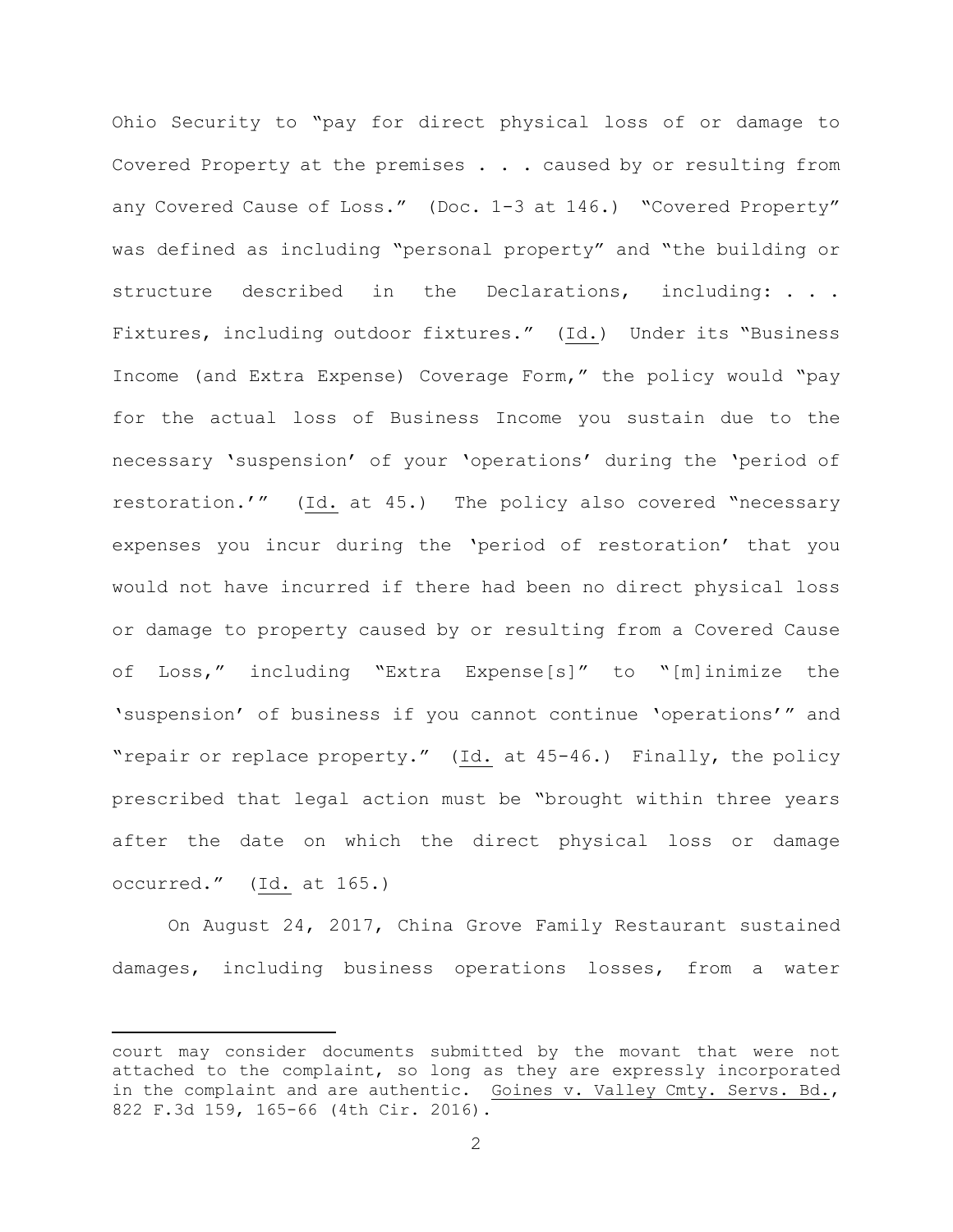intrusion event. (Doc. 1-2 ¶ 5.) Upon the discovery of the water intrusion, Manoula notified Ohio Security and hired various thirdparty contractors to determine the source of the water intrusion, stop further damage, and remediate its effects. (Id. ¶ 6.) Actions taken by Manoula included excavating a portion of the parking lot and interior portions of the restaurant to ascertain the source of the water intrusion, reconstructing those affected areas, and taking remedial steps to prevent further damage. (Id.) As a result of the water damage, Manoula suffered damages including business interruption; payroll expenses to retain staff for cleanup, shut down, and reopening; loss of perishable food products; cost of third-party contractors to excavate and reconstruct floors, fixtures, signs, and the parking lot; and other reasonably necessary incidental expenses. (Id. ¶ 7.*)*

Following these events, Manoula filed a timely claim with Ohio Security under the Commercial Lines Policy. (Id.  $\mathbb{I}$  8.) When Manoula reported the claim, Ohio Security's representative advised Plaintiff that the claim was "fully" covered. (Id. ¶ 16.) Ohio Security issued an advance partial payment to Manoula for expenses necessary to remedy the damages resulting from the water intrusion. (Id.) However, Ohio Security later "reversed course and took a position that only a portion of Plaintiff's claim was 'covered' under the policy" and "denied responsibility for reimbursement of expenses Plaintiff had already incurred to begin the process of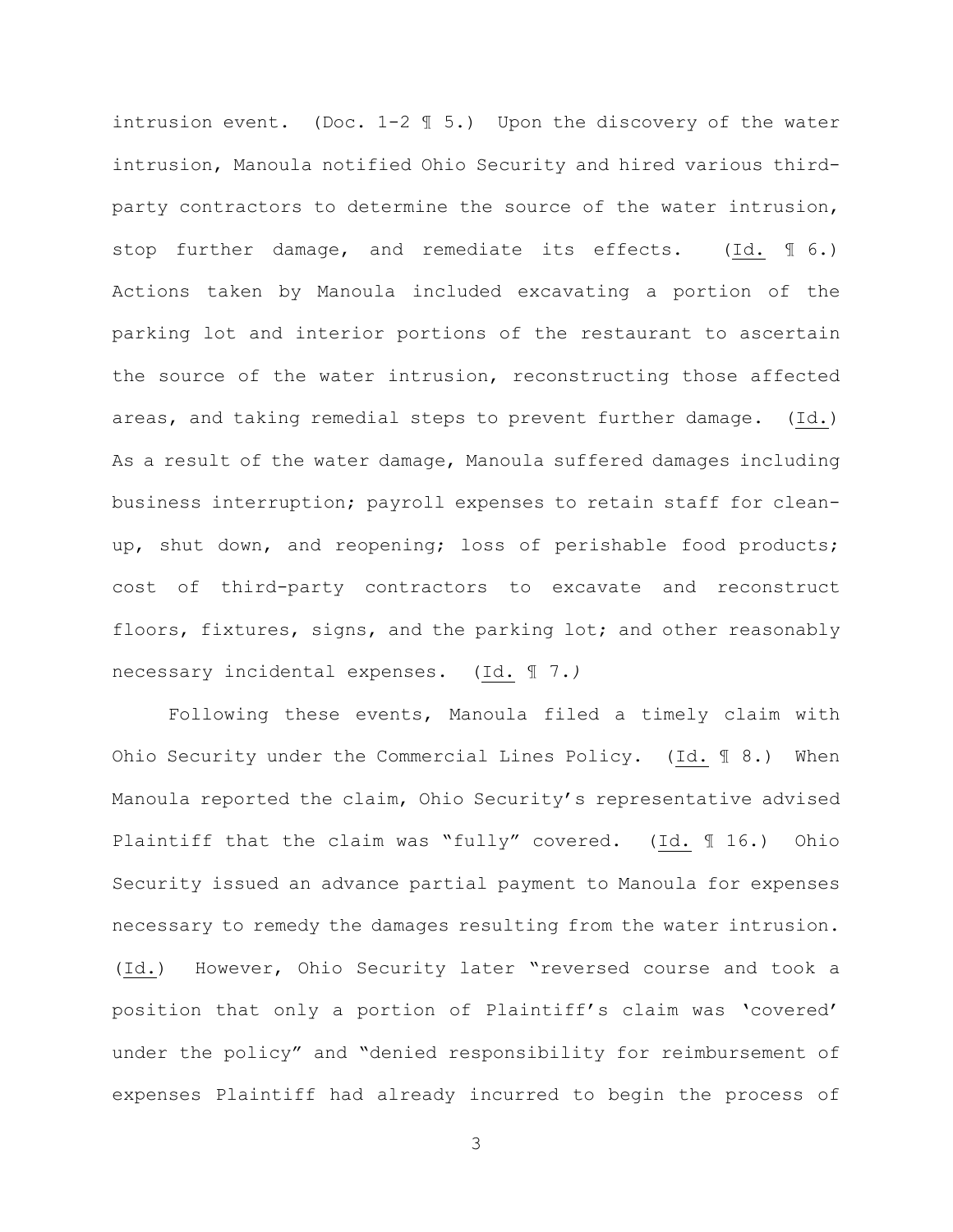remediation." (Id. ¶ 17.) Ohio Security then "sought to reclassify the advance loss payment . . . to further reduce or offset the additional amounts payable under the . . . policy based upon Defendant's incorrect, but more restrictive position regarding the extent of the loss covered by the policy." (Id. ¶ 18.) Specifically, Ohio Security's representative "misrepresented the scope of the applicable coverages and improperly applied a loss limitation of \$25,000 broadly to multiple aspects of Plaintiff's claim that had separate coverages and coverage limits under the policy that were not subject to the \$25,000 loss limitation applied" and "classified a portion of the loss as a second loss incident, but still applied the restrictive policy loss limitation of \$25,000." (Id. ¶ 19.) Finally, Ohio Security allegedly "conducted an improper and inadequate" claim investigation and "ignored the investigative findings of third parties regarding the true cause of the loss" in order to apply the \$25,000 loss limitation. (Id. ¶ 20.) As a result of the claim, Ohio Security made a partial payment to Manoula. (Id. ¶ 8.)

On June 26, 2018, Manoula sent a letter to Ohio Security detailing the additional sums payable under the policy. (Id. ¶ 11.) On June 25, 2021, Manoula filed suit against Ohio Security in the Rowan County Superior Court. (Id. at 1.) Ohio Security timely removed the action to this court (Doc. 1) and subsequently filed a motion to dismiss for failure to state a claim (Doc. 6),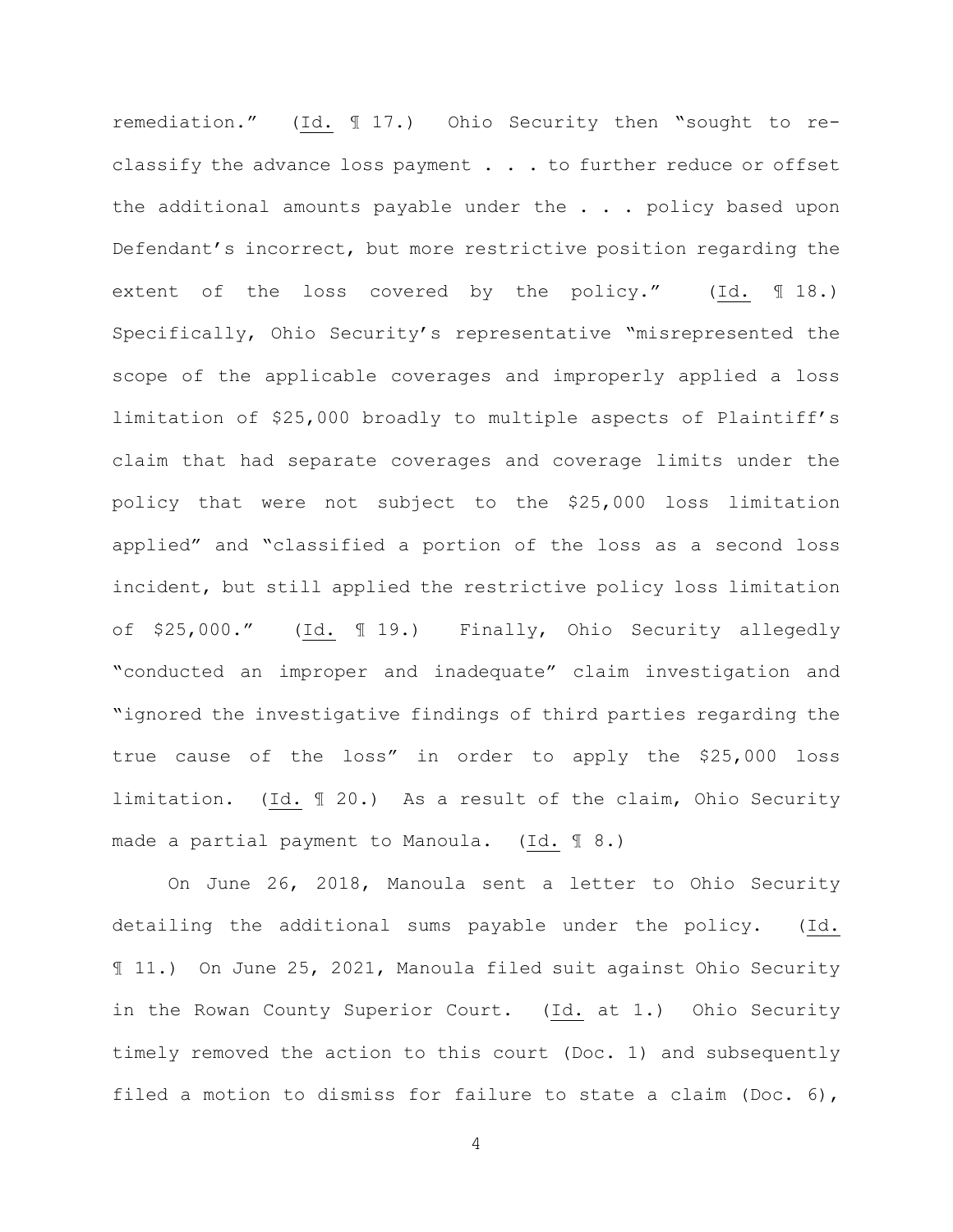alleging that Manoula's breach of contract claim (Count I) is timebarred and the complaint fails to plead particularized facts in support of its Unfair and Deceptive Trade Practices claim (Count II) (Doc. 7). The motion is now fully briefed and ready for resolution.

# **II. ANALYSIS**

# **A. Standard of Review**

Federal Rule of Civil Procedure 8(a)(2) provides that a complaint must contain "a short and plain statement of the claim showing that the pleader is entitled to relief." Fed. R. Civ. P.  $(8)$  (a)(2). A motion to dismiss pursuant to Rule 12(b)(6) is meant to "test[] the sufficiency of a complaint" and not to "resolve contests surrounding the facts, the merits of a claim, or the applicability of defenses." Republican Party of N.C. v. Martin, 980 F.2d 943, 952 (4th Cir. 1992). To survive such a motion, "a complaint must contain sufficient factual matter, accepted as true, to 'state a claim to relief that is plausible on its face.'" Ashcroft v. Iqbal, 556 U.S. 662, 678 (2009) (quoting Bell Atl. Corp. v. Twombly, 550 U.S. 544, 570 (2007)). In considering a Rule 12(b)(6) motion, a court "must accept as true all of the factual allegations contained in the complaint," Erickson v. Pardus, 551 U.S. 89, 94 (2007) (per curiam), and all reasonable inferences must be drawn in the non-moving party's favor, Ibarra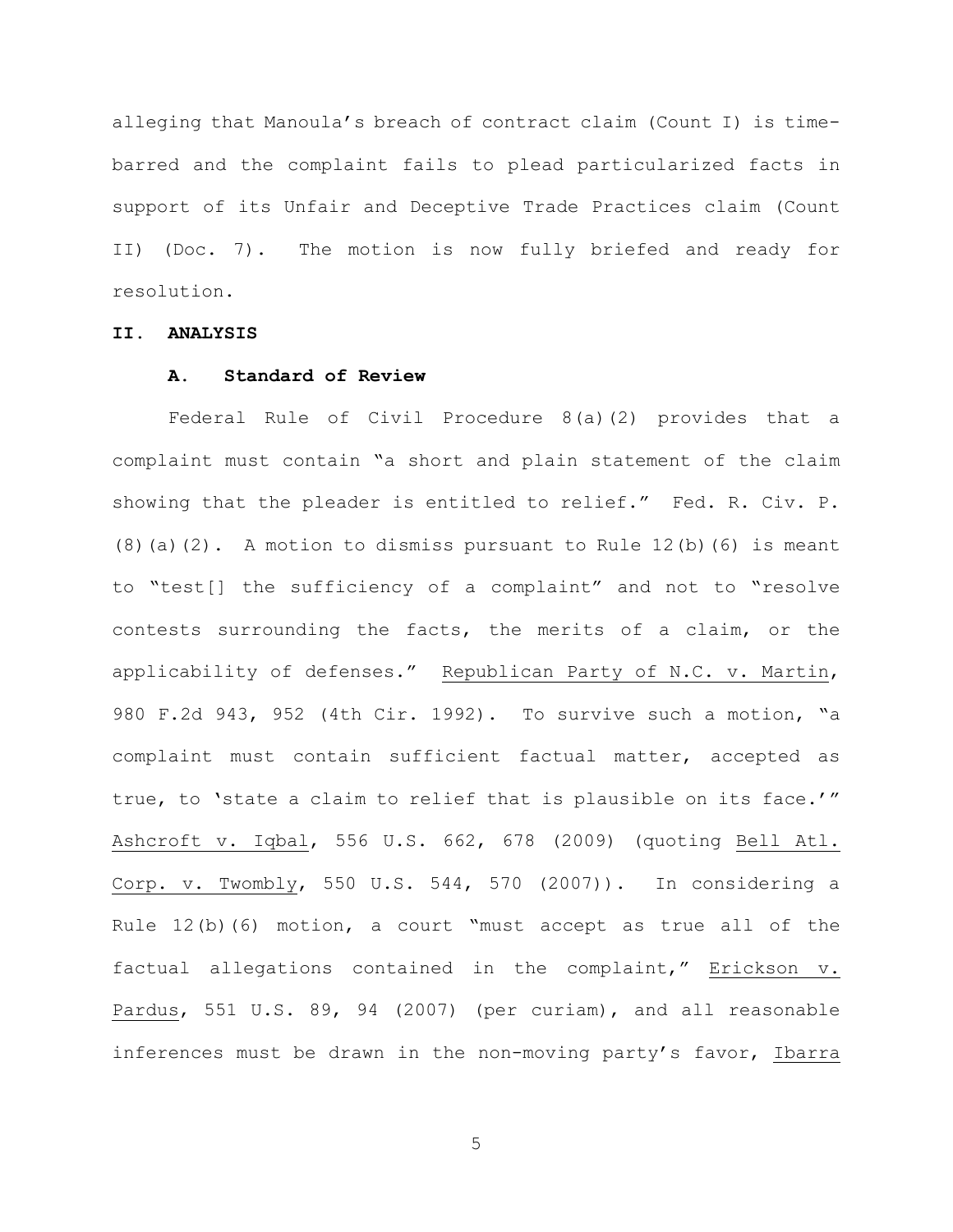v. United States, 120 F.3d 472, 474 (4th Cir. 1997). With this standard in mind, the court turns to the present motion.

# **B. Breach of Contract**

Manoula's first cause of action alleges breach of contract. Ohio Security argues that Manoula's breach of contract claim is time-barred under the three-year suit limitation provision in the policy or, alternatively, under the three-year statute of limitations for insurance policies in North Carolina. (Doc. 7 at 9 & n. 7.) Ohio Security alleges that the limitation period began to run on August 24, 2017, when Manoula sustained loss or damage stemming from a water intrusion event. (Id. at 9.) Under Ohio Security's reasoning, Manoula's claim had to be filed by August 24, 2020, and, because Manoula did not file suit until June 25, 2021, its claim is untimely. (Id.) In response, Manoula argues that the limitation provision is void under North Carolina General Statute § 58-3-35, which provides "No insurer . . . shall limit the time within any suit or action  $\ldots$  . may be commenced to less than the period prescribed by law." Manoula argues its claim is timely because the three-year statute of limitations under North Carolina law did not begin to run until June 26, 2018, when Manoula's representative sent a letter demanding additional payment for losses sustained while repairing the premises and reopening its business, and any provision lessening the time Manoula had a right to bring a suit would be void pursuant to § 58-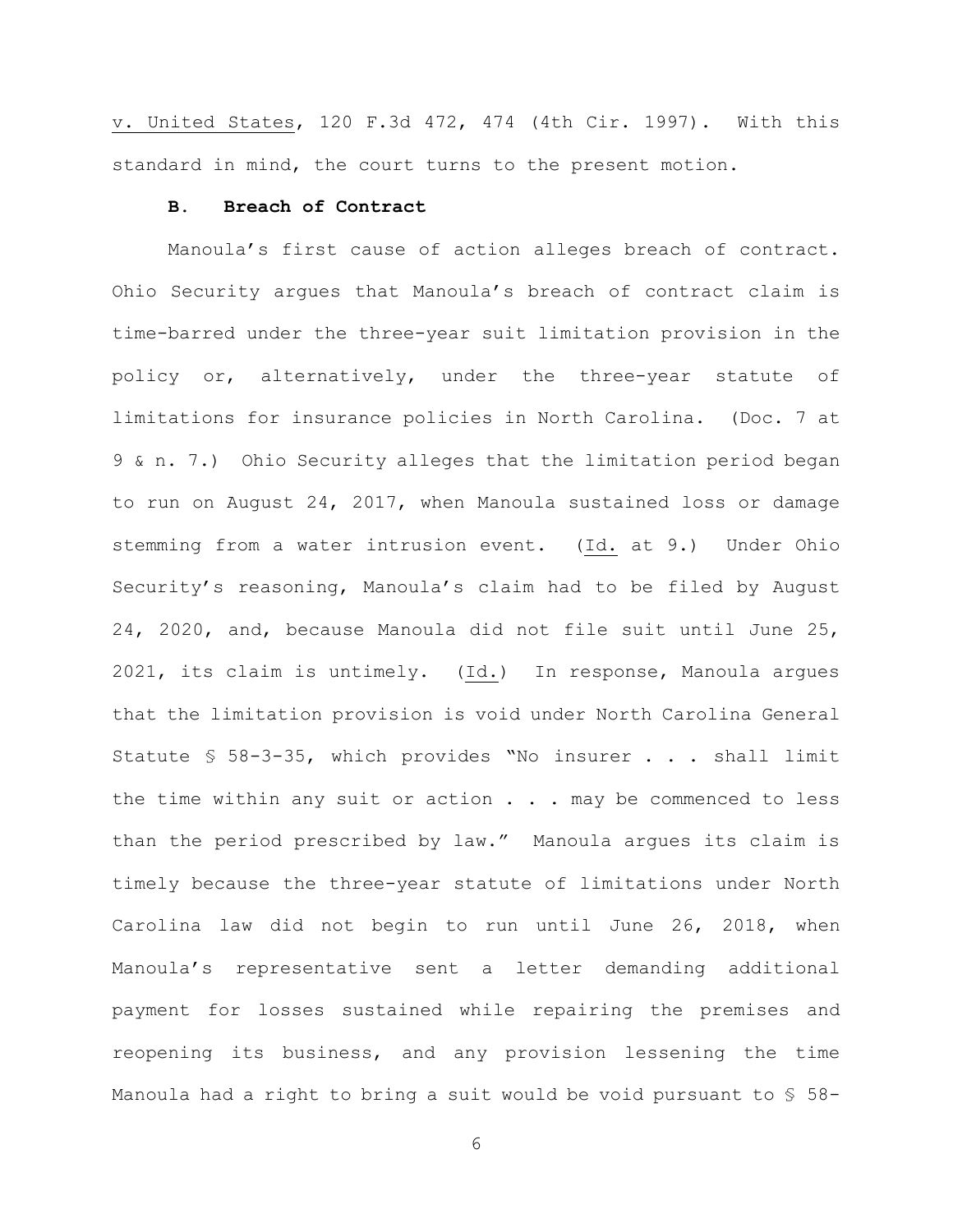3-35. (Doc. 11 at 5-6.)

A motion to dismiss under Rule 12(b)(6) "generally cannot reach the merits of an affirmative defense, such as the defense that the plaintiff's claim is time-barred." Goodman v. Praxair, Inc., 494 F.3d 458, 464 (4th Cir. 2007) (en banc). But a district court may reach the merits of an affirmative defense "if all facts necessary to the affirmative defense clearly appear on the face of the complaint," id. (emphasis and alteration omitted), including where "a complaint show[s] that the statute of limitations has run on the claim," see Brooks v. City of Winston-Salem, N.C., 85 F.3d 178, 181 (4th Cir. 1996) (quotation omitted).

Generally, a three-year statute of limitations governs breach of contract claims under North Carolina law. N.C. Gen. Stat. § 1– 52(1); Penley v. Penley, 332 S.E.2d 51, 62 (N.C. 1985). The limitations period for civil actions starts running when the plaintiff's cause of action accrues. N.C. Gen. Stat. § 1–15; McCutchen v. McCutchen, 624 S.E.2d 620, 623 (N.C. 2006). Accrual is measured "from the time when the first injury was sustained" such that "[w]hen the right of the party is once violated, even in ever so small a degree,  $\cdots$  the cause of action is complete." Pearce v. N.C. State Highway Patrol Voluntary Pledge Comm., 312 S.E.2d 421, 424 (N.C. 1984); see also Christenbury Eye Ctr., P.A. v. Medflow, Inc., 802 S.E.2d 888, 892 (N.C. 2017) ("It is well settled that where the right of a party is once violated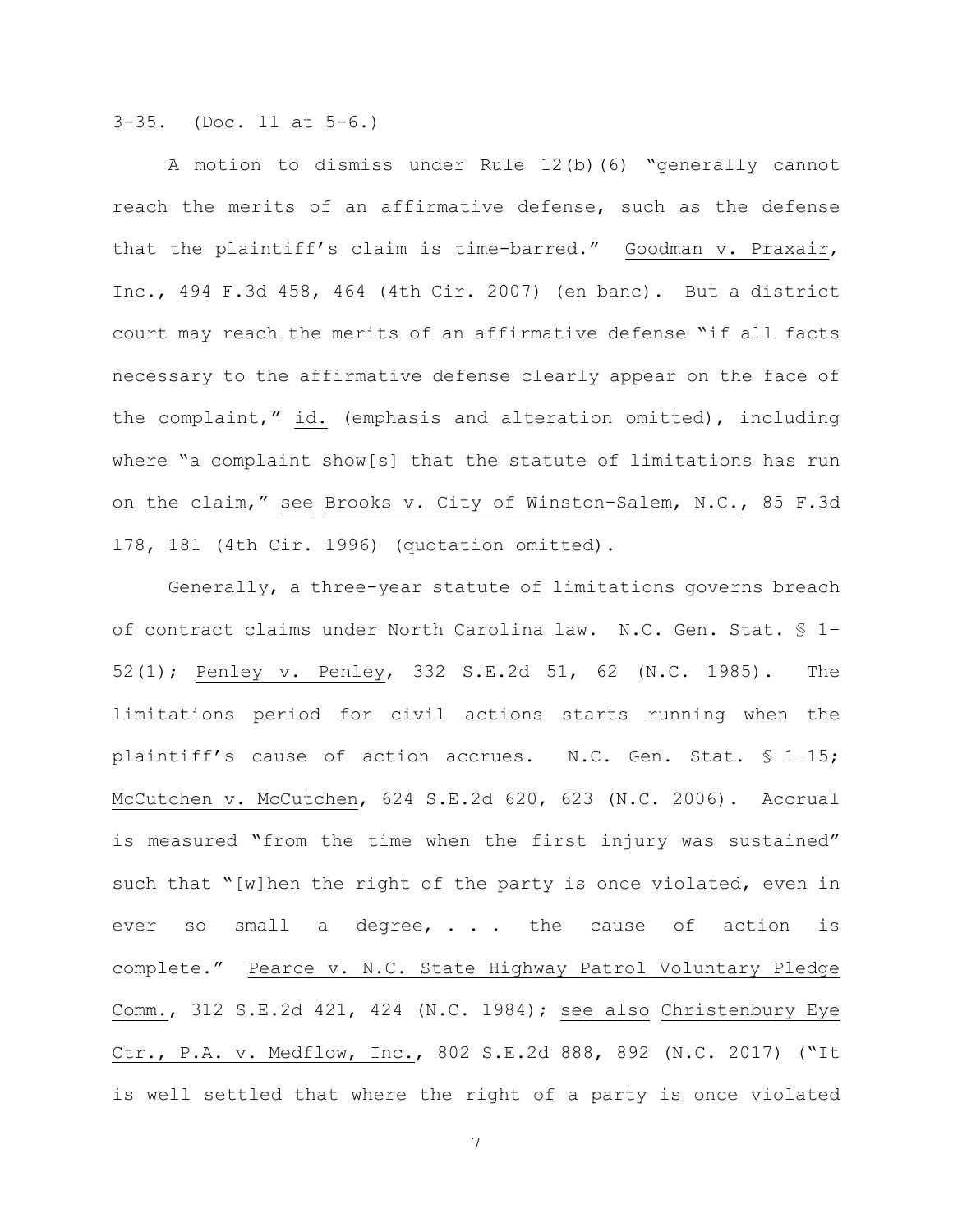the injury immediately ensues and the cause of action arises." (citation and quotation marks omitted)). Although "a statute of limitations should not begin running . . . until [the] plaintiff has knowledge that a wrong has been inflicted upon  $\lim [ , ]$ ... soon as the injury becomes apparent to the claimant or should reasonably become apparent, the cause of action is complete and the limitation period begins to run." Chisum v. Campagna, 855 S.E.2d 173, 188, reh'g denied, 855 S.E.2d 799 (N.C. 2021) (citations and quotation marks omitted); see also Thurston Motor Lines, Inc. v. Gen. Motors Corp., 128 S.E.2d 413, 415 (N.C. 1962) (explaining that a cause of action accrues "as soon as the right to institute and maintain a suit arises").

A three-year statute of limitations also applies to insurance policies "contained in [North Carolina General Statute §] 58-44- 16" pursuant to North Carolina General Statute § 1-52(12). See N.C. Gen. Stat. § 1-52(12). While North Carolina General Statute § 58-44-16 covers "Fire insurance policies," North Carolina courts have also included homeowner's insurance policies and similar policies insuring real property. See Page v. Lexington Ins. Co., 628 S.E.2d 427, 430 (N.C. Ct. App. 2006) (homeowner's property insurance); Marshburn v. Associated Indem. Corp., 353 S.E.2d 123, 127-28 (N.C. Ct. App. 1987) (same). Claims must be brought within three years of the date of loss. N.C. Gen. Stat. § 58-44-16(18).

Manoula argues that the action did not accrue until Ohio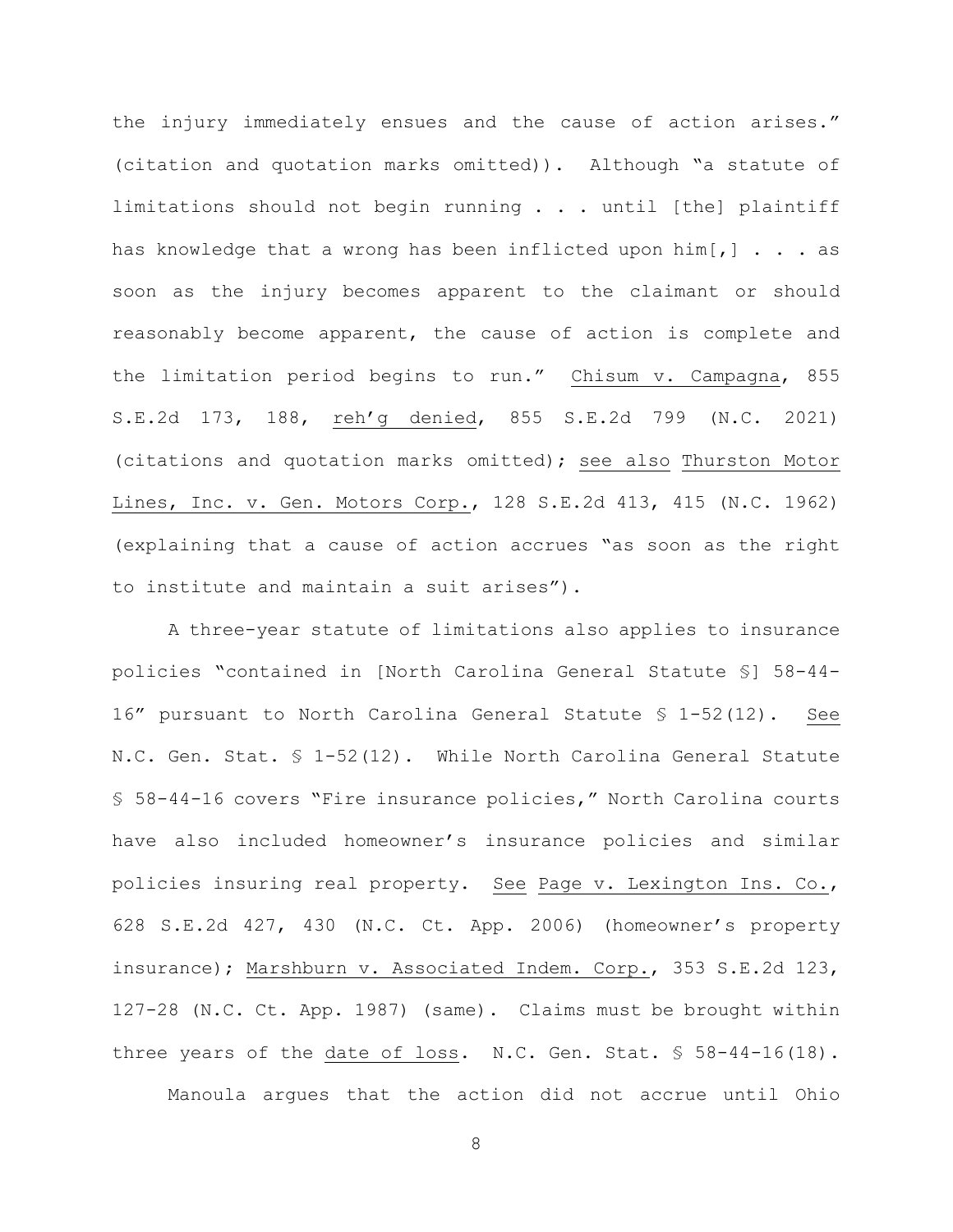Security was in "breach of contract" following the June 26, 2018 letter demanding payment. (Doc. 11 at 5.) This argument is unavailing. First, Manoula relies on Penley for the general assertion that under North Carolina law, "a cause of action for breach of contract does not accrue until there has been a breach of the contract." (Id.) While this is a correct statement of law, Manoula cannot rely on this general assertion to seek to extend the date of loss limitation within the terms of the policy. See Quillen v. Allstate Corp., No. 1:14-CV-00015-MR-DLH, 2014 WL 6604897, at \*3 (W.D.N.C. Nov. 20, 2014) (Reidinger, J.) (adopting Memorandum and Recommendation of Howell, Mag. J.) ("Plaintiffs' claim for breach of [an insurance] contract is governed by [North Carolina General Statute §] 1-52(12), and Plaintiffs had three years from the date of the loss to bring a suit against Defendants."); Lloyd v. Grain Dealers Mut. Ins. Co., 645 S.E.2d 230 (N.C. Ct. App. 2007) (unpublished) ("[A]n insurance policy is a contract and its provisions govern the rights and duties of the parties thereto. . . . Where there is no ambiguity in a policy's language, the courts must apply the plain meaning of the policy language and enforce the policy as written.  $\ldots$  . The language in the insurance contract was clear, an action must be brought within three years after the date  $\ldots$  [of] loss.") (internal quotations and citations omitted).

Next, Manoula argues that North Carolina General Statute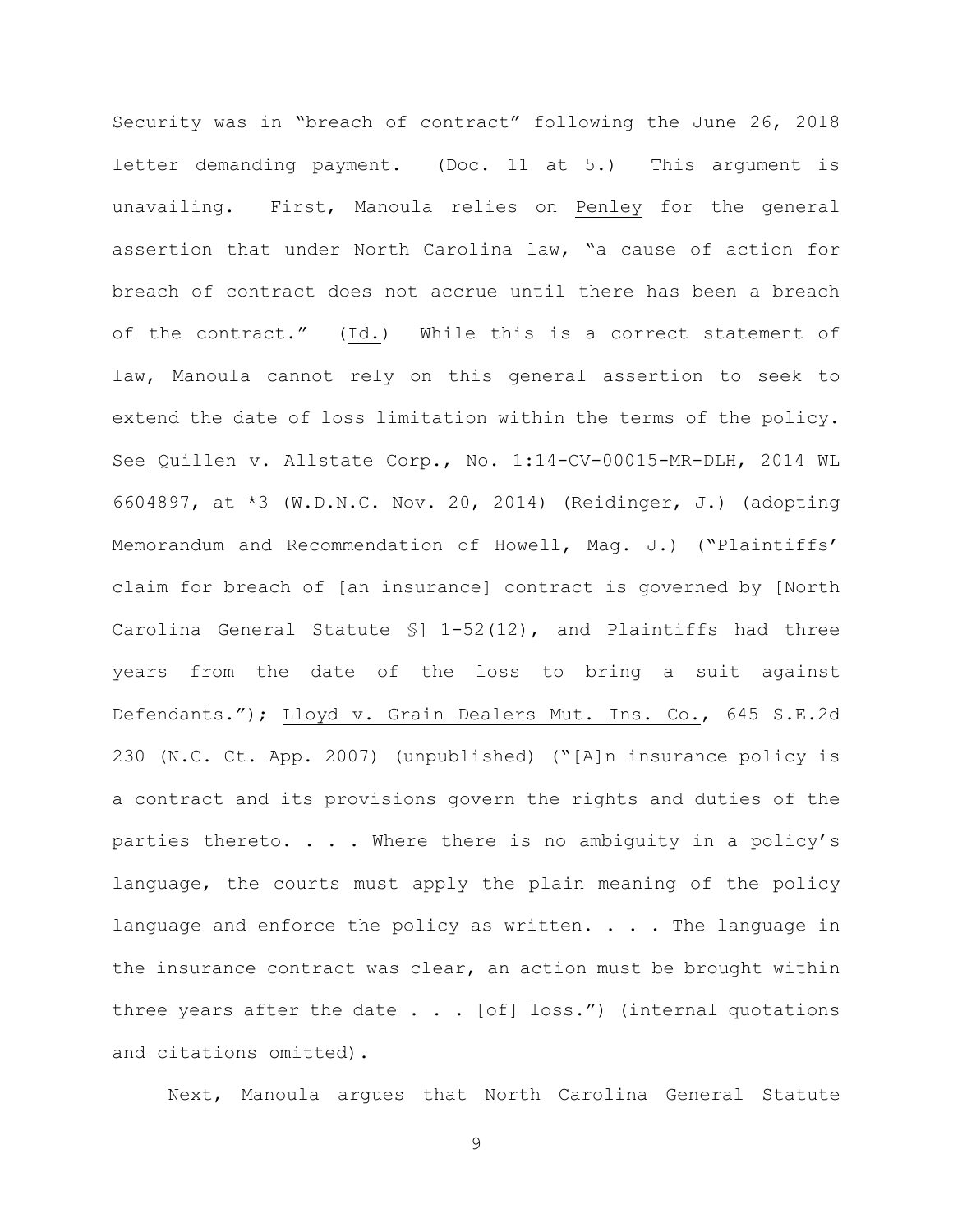§ 58-44-16 only applies to fire insurance contracts. Manoula contends that § 58-3-35 prohibits an insurer from "limit[ing] the time within which any suit or action . . . may be commenced to less than the period prescribed by law" pursuant to  $$ 1-52(1)$ . (Doc. 11 at 5.) This is incorrect. The title of  $$58-44-16$  -"Fire insurance policies; standard fire insurance policy provisions" — is misleading; § 58-44-16 is not limited to fire insurance policies. Instead, "§ 58-44-16 extends to insurance policies covering real property for fire and non-fire losses." Skyline Restoration, Inc. v. Church Mut. Ins. Co., 20 F.4th 825, 831 (4th Cir. 2021) (collecting cases); see Biltmore Avenue Condominium Ass'n Inc. v. Hanover American Insurance Co., No. 1:15CV43, 2015 WL 12731927, at \*2 (W.D.N.C. Sept. 3, 2015), report and recommendation adopted, No. 1:15-CV-43-MR-DLH, 2016 WL 406463 (W.D.N.C. Feb. 2, 2016) (applying North Carolina General Statute §§ 1-52(12) and 58-44-16(18) to an alleged breach of a commercial property insurance policy). Because North Carolina courts extend North Carolina General Statute §§ 1-52(12) and 58-44-16 to real property insurance policies, the applicable statute of limitations period the policy may not lessen is three years from the date of loss.

Here, the policy provided that legal action be "brought within three years after the date on which the direct physical loss or damage occurred." (Doc. 1-3 at 165.) Thus, because the policy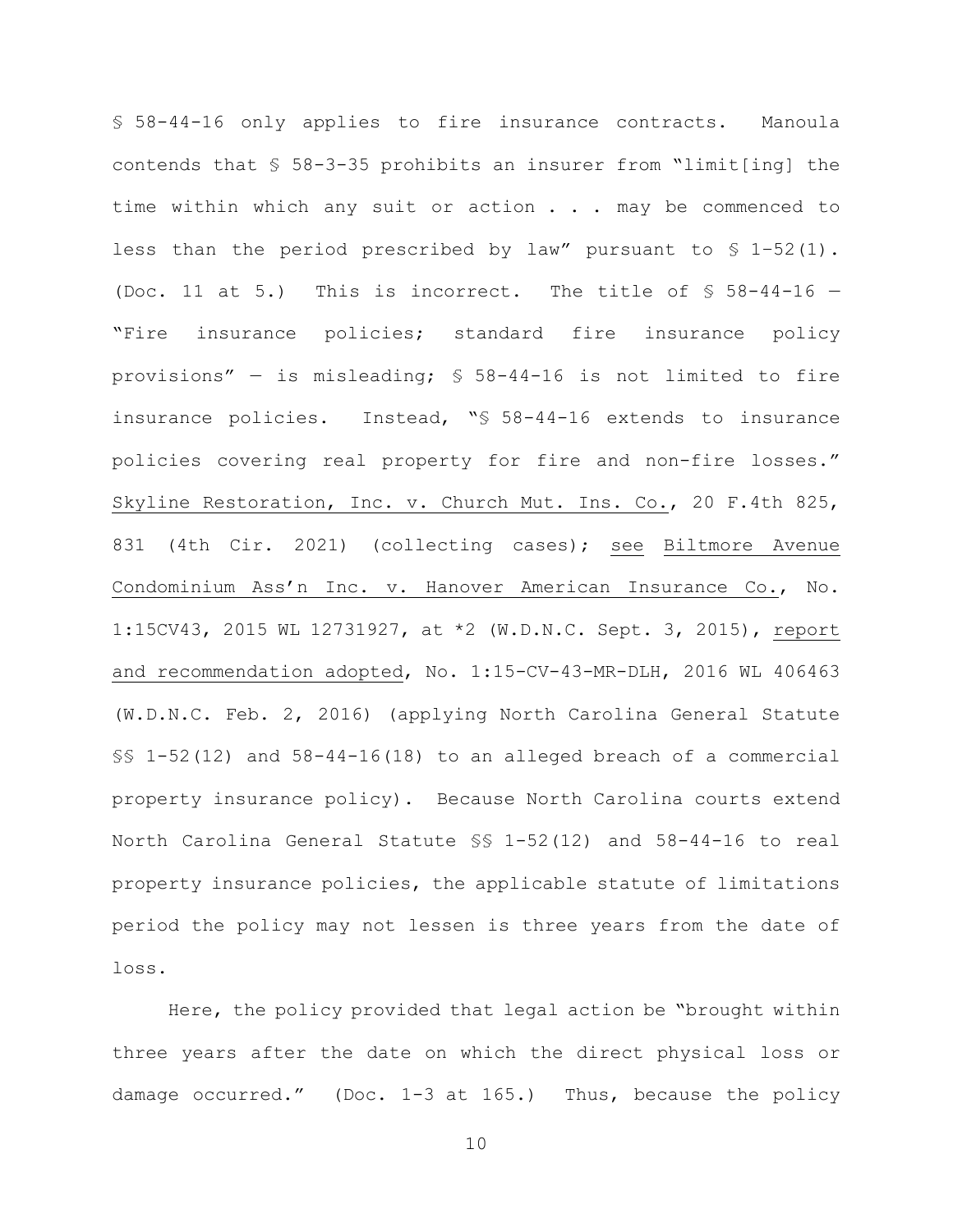language does not shorten the limitations period to less than three years from the date of loss, pursuant to North Carolina General Statute § 58-44-16, the provision is valid under § 58-3-35. Manoula's breach of contract claim accrued on the date of loss, August 24, 2017. As such, Manoula was required to bring suit on the claim by August 24, 2020, at the latest. The present suit, filed on June 25, 2021, is therefore untimely, and the claim is time-barred. Manoula's breach of contract claim must accordingly be dismissed.

### **C. North Carolina Unfair and Deceptive Trade Practices Act**

Manoula's second cause of action alleges that Ohio Security engaged in one or more "unfair and deceptive acts or practices in or affecting commerce" under North Carolina's Unfair and Deceptive Trade Practices Act, N.C. Gen. Stat. § 75–1.1 ("UDTPA"), and/or Unfair Claim Settlement Practices, N.C. Gen. Stat. § 58–63–15(11) ("Claims Act"), by: (1) misrepresenting pertinent facts and insurance policy provisions relating to coverages under the policy (N.C. Gen. Stat.  $$58-63-15(11)(a))$ ; (2) refusing to pay Manoula's claim without conducting a reasonable investigation of the water intrusion (N.C. Gen. Stat.  $$58-63-15(11)(d))$ ; (3) not attempting in good faith to effectuate a prompt, fair, and equitable settlement of the claim, in which liability had become reasonably clear (N.C. Gen. Stat.  $$58-63-15(11)(f)$ ); and/or (4) attempting to settle the claim for less than the amount to which a reasonable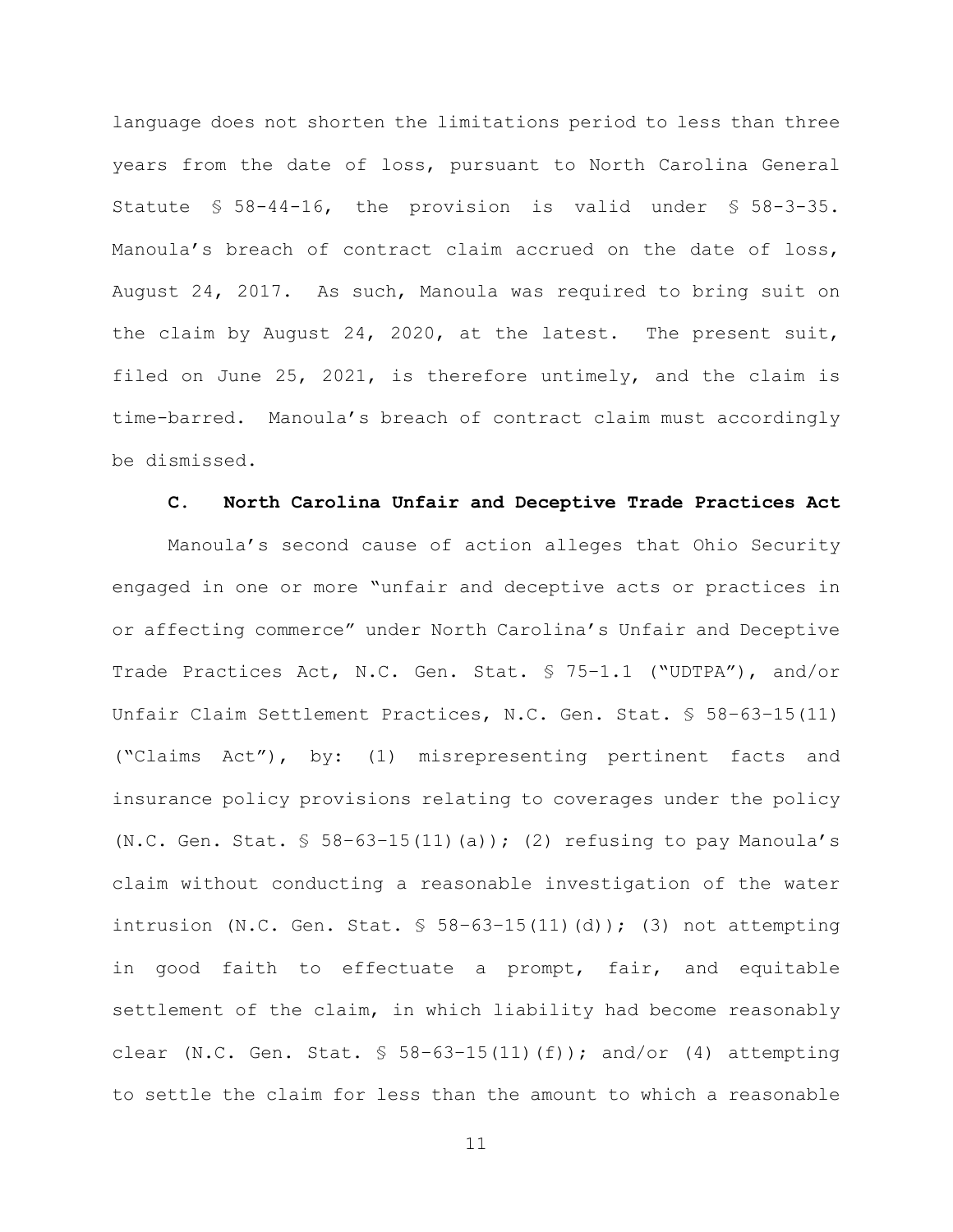man would have believed he was entitled (N.C. Gen. Stat. § 58–63–  $15(11)(h)$ .<sup>2</sup> (Doc.  $1-2$   $\text{II}$   $14-24$ .)

In response, Ohio Security argues that Manoula has failed to plead facts with the requisite specificity as required by Federal Rules of Civil Procedure 9(b) and 12(b)(6), and has "merely parrot[ed] the language of North Carolina's unfair claim settlement statute . . . and [the UDTPA.]" (Doc. 7 at 10, 14.) Manoula responds, without citing any authority, that "[t]he Complaint allegations in the case at bar provide detailed factual allegations of Defendant's misconduct . . . and the allegations identify the specific portions of [the Claims Act] Defendant's conduct violated." (Doc. 11 at 4.)

The UDTPA creates civil liability for any "unfair or deceptive acts or practices in or affecting commerce." N.C. Gen. Stat. § 75- 1.1. To sustain a UDTPA claim, a plaintiff must show that: (1) the defendant committed an unfair or deceptive act or practice, or an unfair method of competition, that (2) was in or affecting commerce, which (3) proximately caused actual injury to it. A

 $2$  Manoula also alleges generally "[t]hat the aforesaid acts and conduct of Defendant[] amount to unfair and deceptive acts or practices in or affecting commerce in violation of [the UDTPA.]" (Doc. 1-2 ¶ 22.) However, it is well settled that a mere breach of contract, even if intentional, cannot sustain a UDTPA claim without a showing of "substantial aggravating circumstances." Stack v. Abbott Labs., Inc., 979 F. Supp. 2d 658, 668 (M.D.N.C. 2013) (quoting Griffith v. Glen Wood Co., 646 S.E.2d 550, 558 (N.C. Ct. App. 2007)). "The type of conduct that has been found sufficient to constitute a substantial aggravating factor has generally involved forged documents, lies, and fraudulent inducements. Id. (collecting cases).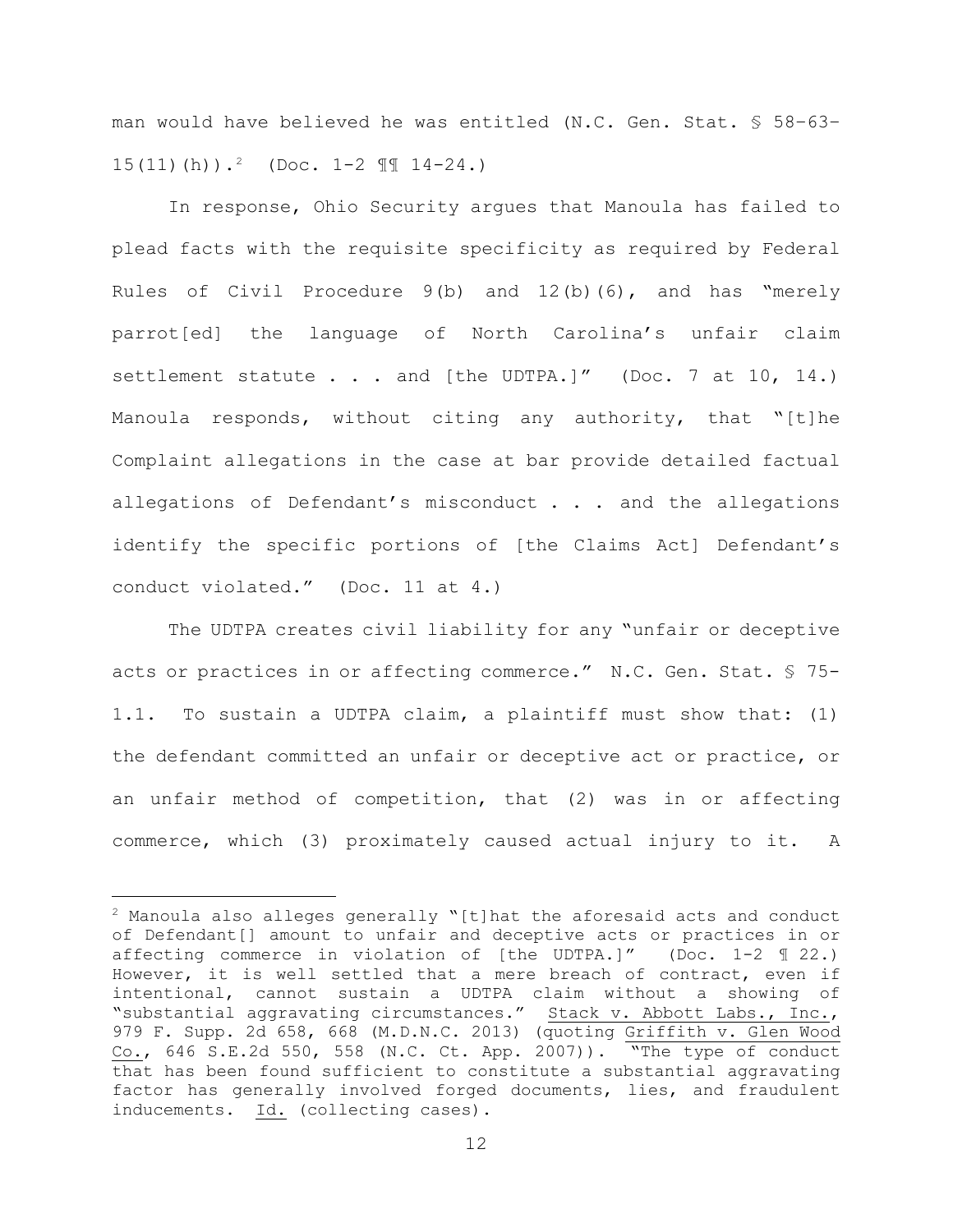trade practice is "unfair" if it "is immoral, unethical, oppressive, unscrupulous, or substantially injurious to consumers," and it is "deceptive" if it "possesses the tendency or capacity to mislead, or creates the likelihood of deception." First Atl. Mgmt. Corp. v. Dunlea Realty, Co., 507 S.E.2d 56, 63 (N.C. Ct. App. 1998) (citations and brackets omitted). The determination whether an act or practice is unfair or deceptive under the law is a question of law for the court. Gray v. N.C. Ins. Underwriting Ass'n, 529 S.E.2d 676, 681 (N.C. 2000).

Although a violation of the Claims Act is actionable only by the Commissioner of Insurance,  $3$  the types of conduct listed in the Claims Act can be used to support a private cause of action pursuant to the UDTPA. Elliott v. Am. States Ins. Co., 883 F.3d 384, 396 (4th Cir. 2018). Conduct that violates the Claims Act, even in the absence of a separate claim under that statute, constitutes a UDTPA violation as a matter of law. Gray, 529 S.E.2d at 683-84 (insurer's act of failing to attempt in good faith to effectuate prompt and fair claims settlements is a violation of N.C. Gen. Stat. § 75–1.1 "separate and apart from any violation of N.C.G.S. § 58-63-15(11)[f]"); Country Club of Johnston Cnty., Inc. v. U.S. Fid. & Guar. Co., 563 S.E.2d 269, 279 (N.C. Ct. App. 2002)

<sup>&</sup>lt;sup>3</sup> The Claims Act creates a cause of action in favor of the Commissioner when an insurance company commits or performs any of fourteen specified actions with such frequency as to indicate a general business practice. N.C. Gen. Stat. § 58-63-15(11).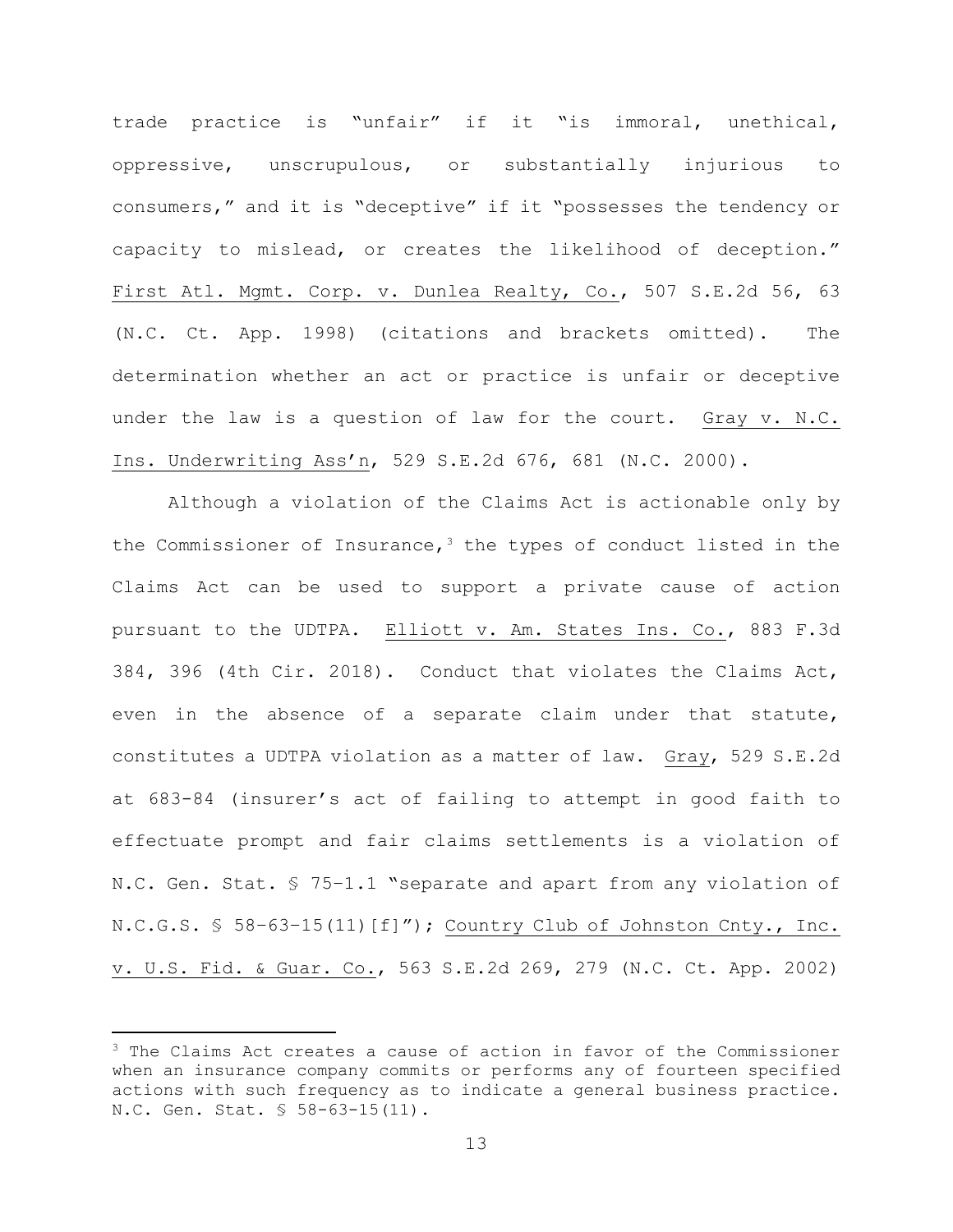(applying rule to all prohibited acts under North Carolina General Statute § 58–63–15(11)); see also Page, 628 S.E.2d at 429. Such conduct does not require "an additional showing of frequency indicating a general business practice, because such conduct is inherently unfair, unscrupulous, immoral, and injurious to consumers." Elliott, 883 F.3d at 396 (internal citation and quotation marks omitted). However, "[s]imply invoking Chapter 58- 63-15(11) does not suffice to state a claim." Neshat v. Nationwide Mut. Fire Ins. Co., No. 5:20-CV-664-D, 2021 WL 2168906, at \*4 (E.D.N.C. May 27, 2021) (citation and internal quotation marks omitted).

In cases alleging fraud or misrepresentation, a plaintiff "must state with particularity the circumstances constituting fraud." Fed. R. Civ. P. 9(b). The particularity requirements of Rule 9(b) also apply to UDTPA claims. See Topshelf Mgmt., Inc. v. Campbell-Ewald Co., 117 F. Supp. 3d 722, 731 (M.D.N.C. 2015) (applying Rule 9(b) to a § 75-1.1 claim alleging fraudulent misrepresentation); see also Packrite, LLC v. Graphic Packaging Int'l, LLC, No. 1:17CV1019, 2020 WL 7060395, at \*7 (M.D.N.C. Dec. 2, 2020) (applying Rule 9(b) to a § 75-1.1 claim alleging fraudulent omission). Procedurally, a failure to comply with Rule  $9(b)$  is treated as a failure to state a claim under Rule  $12(b)(6)$ . Harrison v. Westinghouse Savannah River Co., 176 F.3d 776, 783 n.5 (4th Cir. 1999).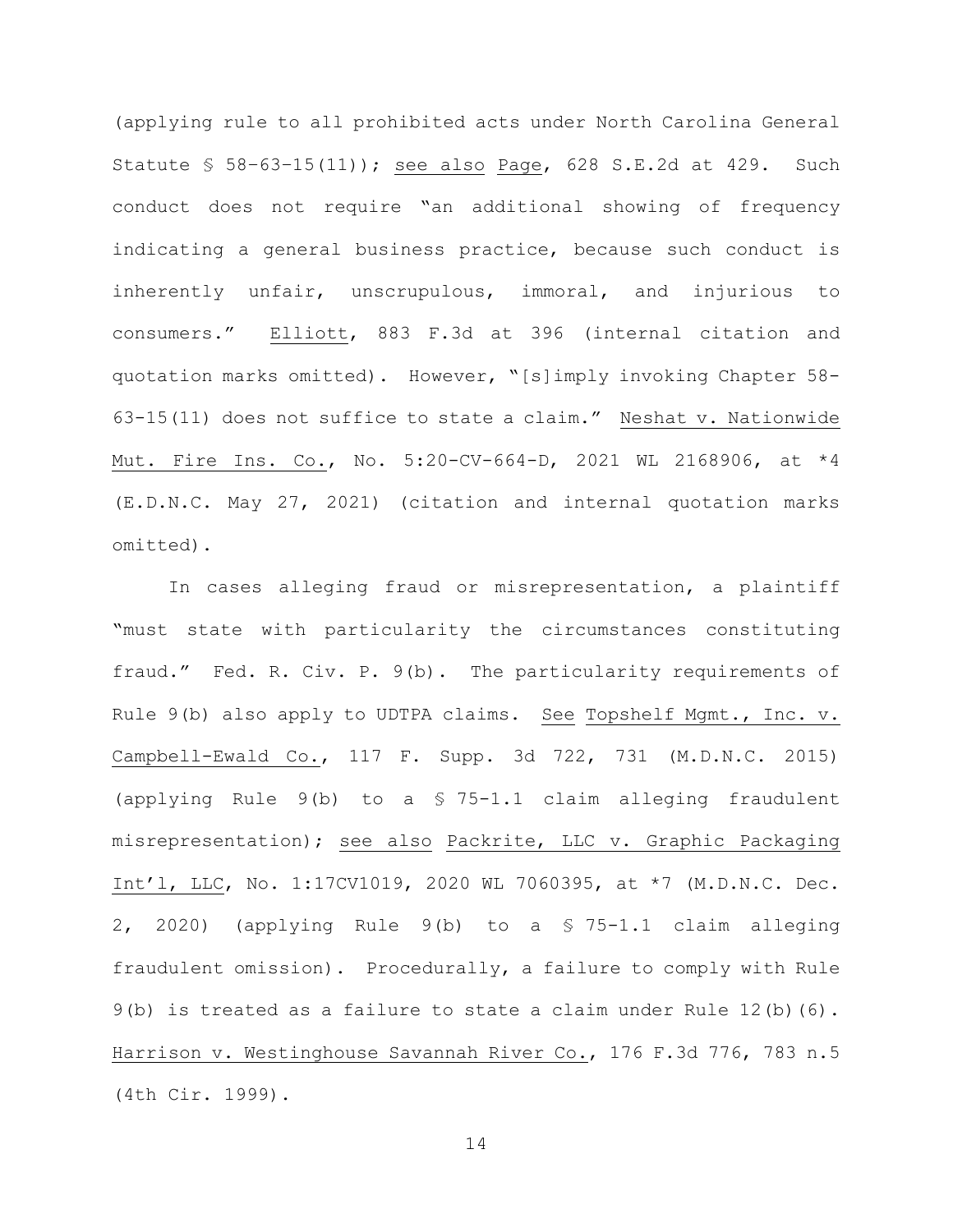To meet the requirements of Rule 9(b), a plaintiff must sufficiently describe "the time, place, and contents of the false representations, as well as the identity of the person making the misrepresentation and what he obtained thereby." U.S. ex rel. Wilson v. Kellogg Brown & Root, Inc., 525 F.3d 370, 379 (4th Cir. 2008) (quoting Harrison, 176 F.3d at 784). This minimum factual description is "often referred to as the who, what, when, where, and how of the alleged fraud." Id. (citation and internal quotation marks omitted). In cases where a fraud claim incorporates by reference the prior allegations in the complaint, the entire complaint is examined to determine whether the pleading requirements of Rule 9(b) are satisfied. Adkins v. Crown Auto, Inc., 488 F.3d 225, 232 (4th Cir. 2007). "A court should hesitate to dismiss a complaint under Rule 9(b) if the court is satisfied (1) that the defendant has been made aware of the particular circumstances for which she will have to prepare a defense at trial, and (2) that plaintiff has substantial prediscovery evidence of those facts." Harrison, 176 F.3d at 784.

First, Manoula contends that Ohio Security committed an unfair claim settlement practice by "misrepresenting pertinent facts and insurance policy provisions relating to coverages" at issue in violation of North Carolina General Statute § 58–63– 15(11)(a). (Doc. 1-2 ¶ 21.) Manoula asserts that Ohio Security's representative advised it that the claim would be "fully" covered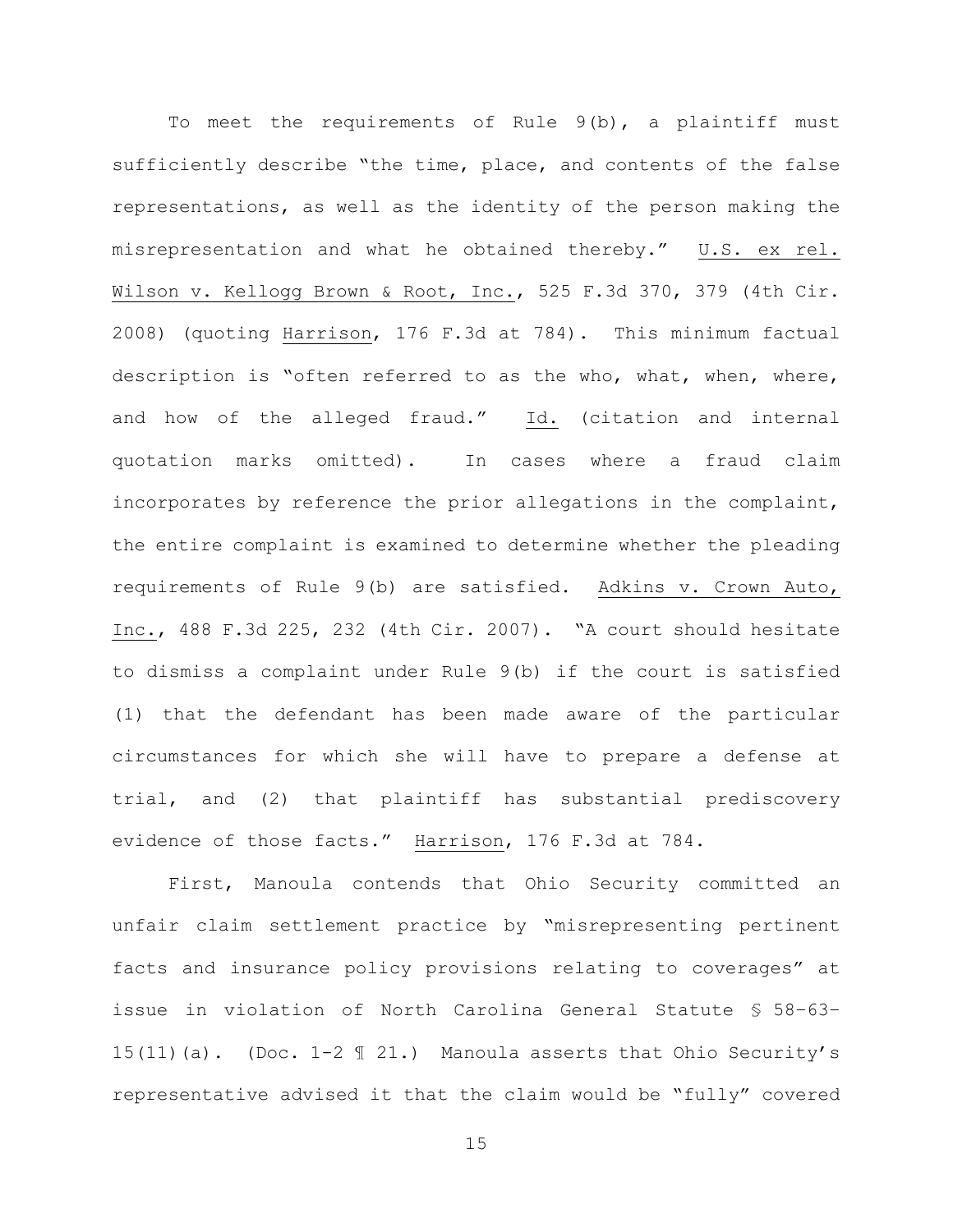but later "reversed course" and only paid a portion of the expenses. (Id. ¶¶ 16-17.) The complaint also alleges Manoula's "representative misrepresented the scope of the applicable coverages and improperly applied a loss limitation of \$25,000." (Id. ¶ 19.) However, the complaint fails to identify the individual(s) who allegedly made the misrepresentations, or any individual recipients of the fraudulent statements. See Topshelf Mgmt., 117 F. Supp. 3d at 726. Neither does the complaint identify, moreover, the time or place of any misrepresentation. The complaint only alleges that the misrepresentations were when Manoula "first reported the claim," during the "weeks following the notice of claim submitted to [Ohio Security]," and "when [Ohio Security was] investigating the loss and assessing the available coverage." (Doc. 1-2 ¶¶ 16-17, 19.) These allegations lack sufficient particularity to satisfy the heightened pleading standard for UDTPA claims under Rule 9(b). Cf. Guessford v. Pennsylvania Nat. Mut. Cas. Ins. Co., 918 F. Supp. 2d 453 (M.D.N.C. 2013) (finding the complaint survived a motion to dismiss where the complaint appended correspondence from the insurer that unambiguously misrepresented the terms of the insurance contract.)

Next, Manoula contends that Ohio Security failed to "conduct[] a reasonable investigation of the cause of the water intrusion based upon all available information" in violation of  $$58-63-15(11)(d)$ . (Doc. 1-2  $$21$ .) Simply parroting the language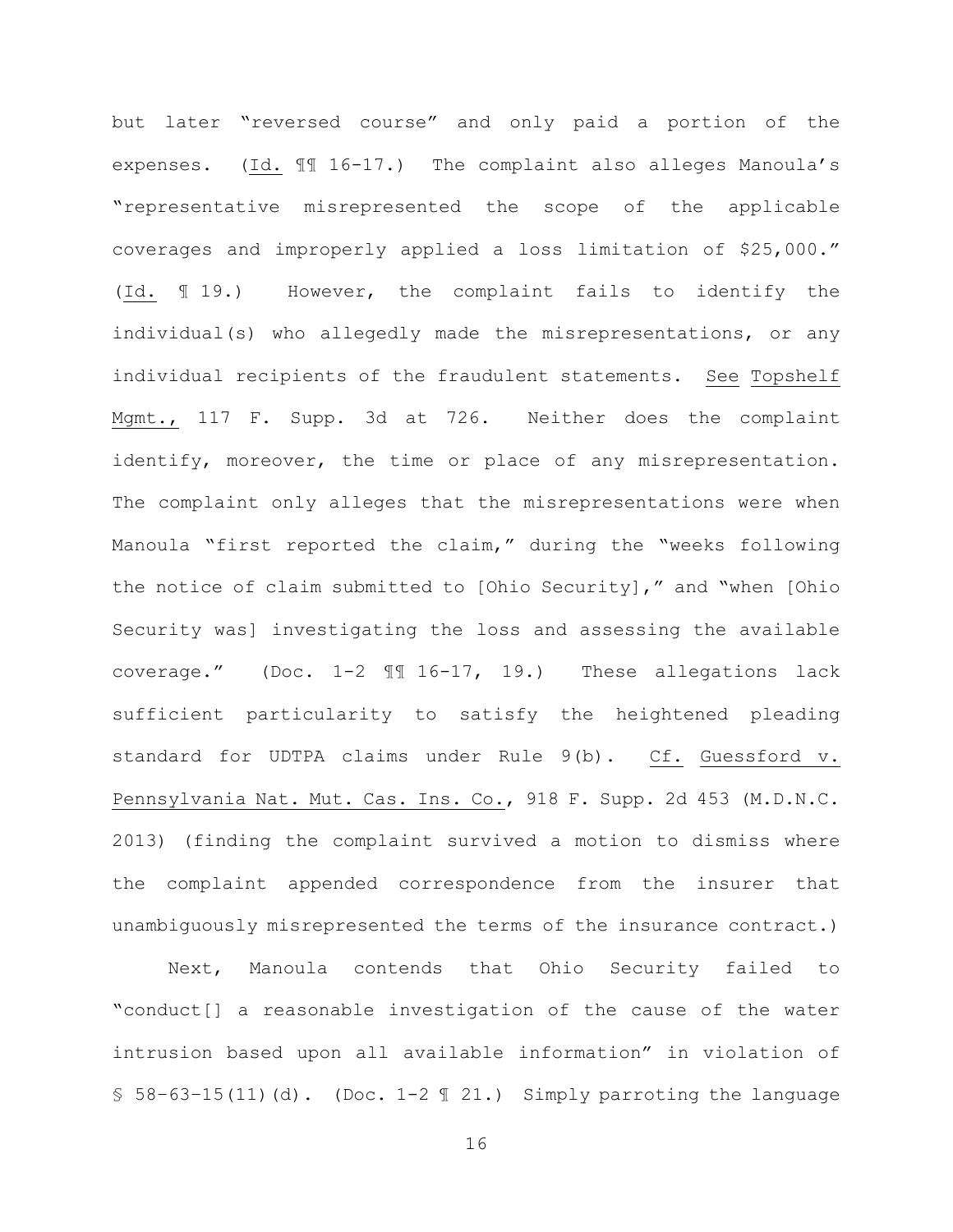of subsection (d) is not sufficient to survive a motion to dismiss. See Universal Underwriters Ins. Co. v. Lallier, 334 F. Supp. 3d 723, 738 (E.D.N.C. 2018). "Rather, a plaintiff must identify specific failures or how those alleged failures damaged them." Neshat, 2021 WL 2168906, at \*5 (internal citation, quotation marks, and alterations omitted). Here, the complaint alleges that Ohio Security in fact conducted an investigation to "assess[] the cause of the loss," but it alleges in only conclusory fashion that the investigation was "improper and inadequate." (Doc. 1-2 ¶ 20.) Manoula also vaguely references Ohio Security's refusal to consider the "investigative findings of third parties regarding the true cause of the loss." (Id.) Yet Manoula does not allege any facts about the failures of the inspection, how it was unreasonably conducted, or when Ohio Security became aware of the "findings of third parties." (See id.) Manoula's complaint merely suggests that the investigation was unreasonable because it resulted in the application of a \$25,000 policy limitation. Manoula need not plead a prima facie case, but its claim that Ohio Security failed to reasonably investigate lacks sufficient facts to raise it above the speculative level. See Essentia Ins. Co. v. Stephens, 530 F. Supp. 3d 582, 607 (E.D.N.C. 2021) ("The facts only give rise to an inference that plaintiff possibly, rather than plausibly, failed to reasonably investigate, meaning defendant's right to relief under section 58-63-15(11)(d) only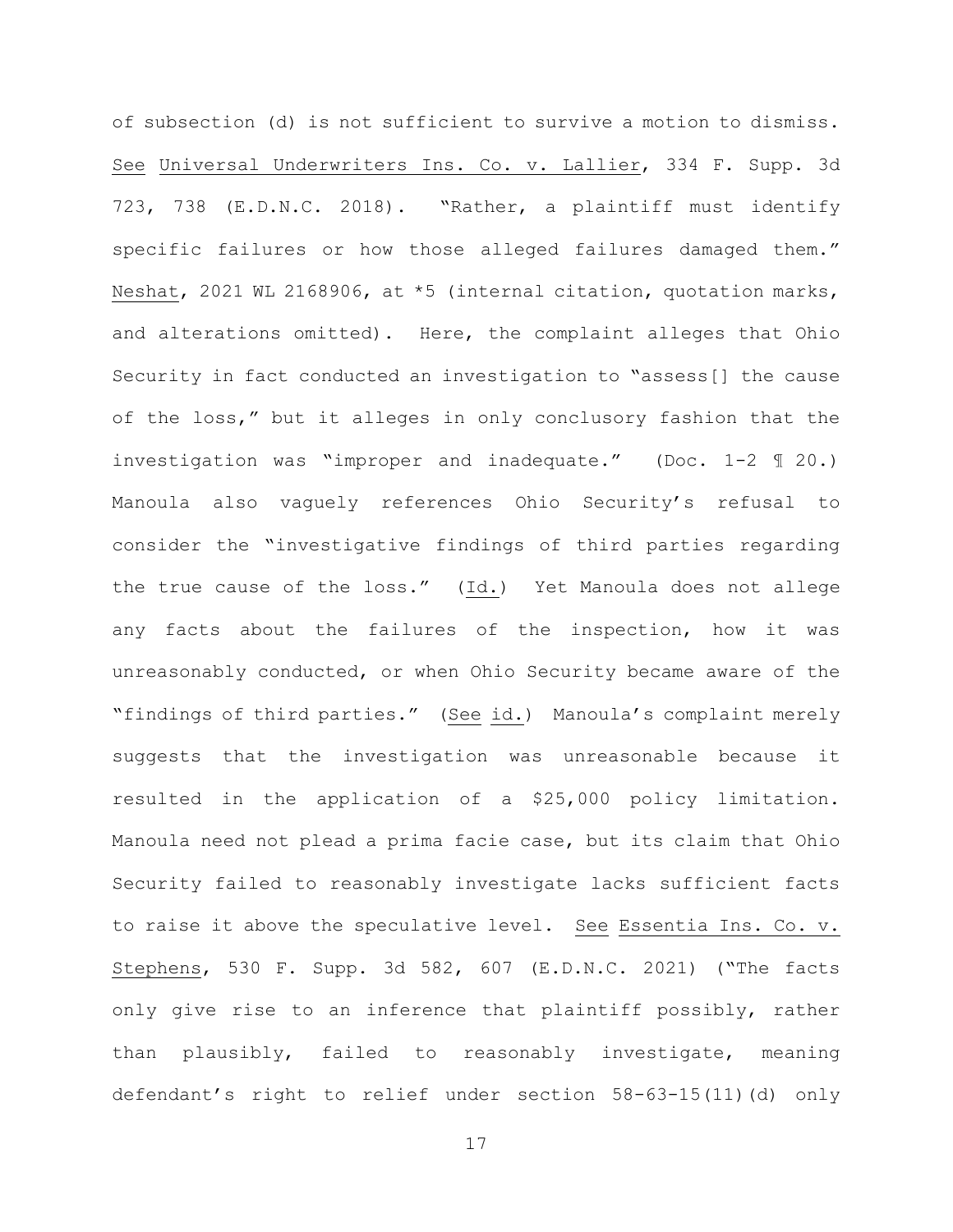rises to a speculative level."); see also Guessford, 918 F. Supp. 2d at 465 (finding a plausible claim defendant did not conduct a reasonable investigation where the insurance company never investigated the claim and stated it would not consider doing so until plaintiff "reached maximum medical improvement" and until it received "more information," despite the over 1,100 pages of medical records and billing statements supplied by plaintiff.)

Finally, Manoula contends, in conclusory fashion, that Ohio Security did "[n]ot attempt[] in good faith to effectuate a prompt, fair, and equitable settlement of Plaintiff's claim after liability had become reasonably clear," and "[a]ttempt[ed] to settle Plaintiff's claim for less than the amount to which a reasonable man would have believed he was entitled" in violation of  $\S$ \$ 58-63-15(11)(f) and  $58-63-15(11)$ (h). (Doc. 1-2  $\S$  21.) "In order to state a claim under subsection (f), the [insured] must plead sufficient factual allegations demonstrating that [the insurer] did not attempt in good faith to effectuate the prompt, fair, and equitable settlement of the claims." Neshat, 2021 WL 2168906, at \*4 (internal citation and quotation marks omitted). An insurer "does not have a duty to settle an insured's claim" and "only has a duty to consider settlement of the claim in good faith." Blis Day Spa, LLC v. Hartford Ins. Grp., 427 F. Supp. 2d 621, 635-36 (W.D.N.C. 2006). "Moreover, a plaintiff needs to allege that the insurer's liability is reasonably clear to plead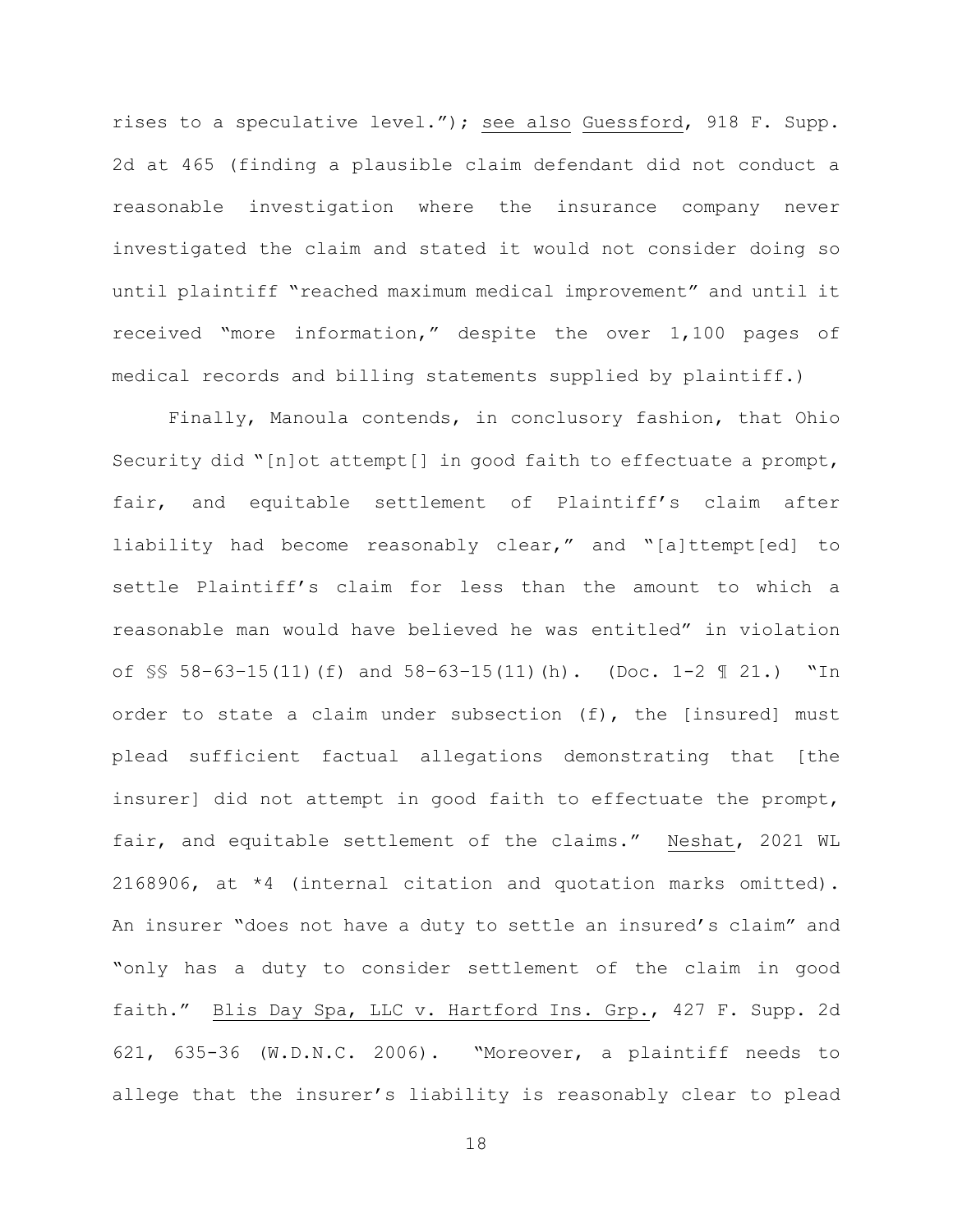an unfair and deceptive trade practice under subsection (f). A mere disputed claim is not sufficient." Neshat, 2021 WL 2168906, at \*4; Clear Creek Landing Home Owner's Ass'n, Inc. v. Travelers Indem. Co. of Conn., No. 1:12cv157, 2012 WL 6641901, at \*4 (W.D.N.C. Dec. 20, 2012) (unpublished) ("The fact that [the insured] may disagree with the assessment of [the insurer] as to the cause . . . does not transform a run of the mill insurance dispute into a tort cognizable under Section 75-1.1."). "A similar standard of reasonably clear liability applies to claims under subsection (h)." Neshat, 2021 WL 2168906, at \*4 (collecting cases).

Here, Manoula does not allege any factual basis for how Ohio Security engaged in unfair and deceptive trade practices in settling the claim, nor is there any factual support for the claim that Ohio Security's additional liability "had become reasonably clear." (Doc. 1-2 ¶ 21.) Instead, Manoula simply recites the language of the statute and alleges a dispute about the amount owed under the policy —- not bad faith by Ohio Security. The complaint alleges a disagreement over the application of a \$25,000 loss limitation and alleges that Ohio Security's position that water infiltrated from backed-up sewer lines was correct only incidentally but disputes it as a primary cause (id. ¶ 20); it does not articulate specifically how Ohio Security's position is unreasonable or not in good faith. Manoula has also not pleaded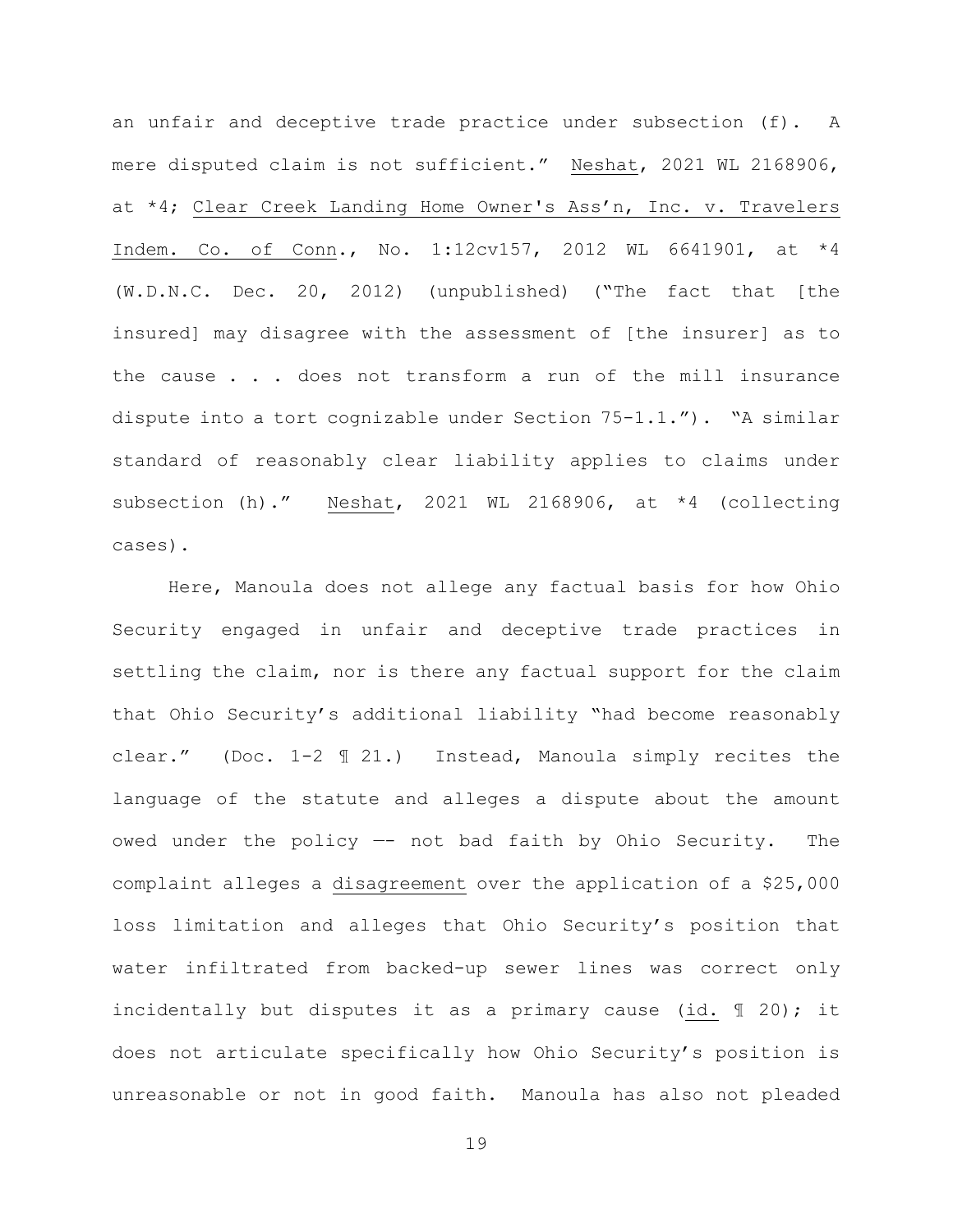any facts that Ohio Security refused to engage in settlement negotiations in bad faith, or that Ohio Security attempted to settle "for less than the amount to which a reasonable man would have believed he was entitled."4 See Neshat, 2021 WL 2168906, at \*4 ("[A] dispute about the amount owed under the policy" is not sufficient to allege an insurer "engaged in unfair and deceptive trade practices in settling the claim" or acted in "bad faith."); compare Clear Creek Landing, 2012 WL 6641901, at \*4 (granting a motion to dismiss a UDTPA claim based on subsection (f) when "Defendant promptly inspected the damage[] . . . [and] provided Plaintiff with a rationale for why it was not covering the entire replacement costs," as "the fact that Plaintiff may disagree with the assessment of Defendant as to the cause . . . does not transform a run of the mill insurance dispute into a tort cognizable under Section 75–1.1. Moreover, the Complaint fails to sufficiently allege that liability was reasonably clear."), with Guessford, 918 F. Supp. 2d at 464 (holding that the insured stated

<sup>4</sup> Manoula does not allege that Ohio Security refused to settle the insurance claim or cooperate in the appraisal process outlined in the policy to resolve disagreements. (See Doc. 1-3 at 165 ("If we and you disagree on the value of the property or the amount of loss, either may make written demand for an appraisal of the loss. In this event, each party will select a competent and impartial appraiser . . . [to resolve the dispute.]").) Manoula also does not allege Ohio Security made any offer to settle the claim that was clearly unreasonable. It merely alleges that Ohio Security made "partial payments" under the policy, that the insurer refused to continue making payments once a loss limitation provision of \$25,000 was satisfied, and that Manoula disagrees.